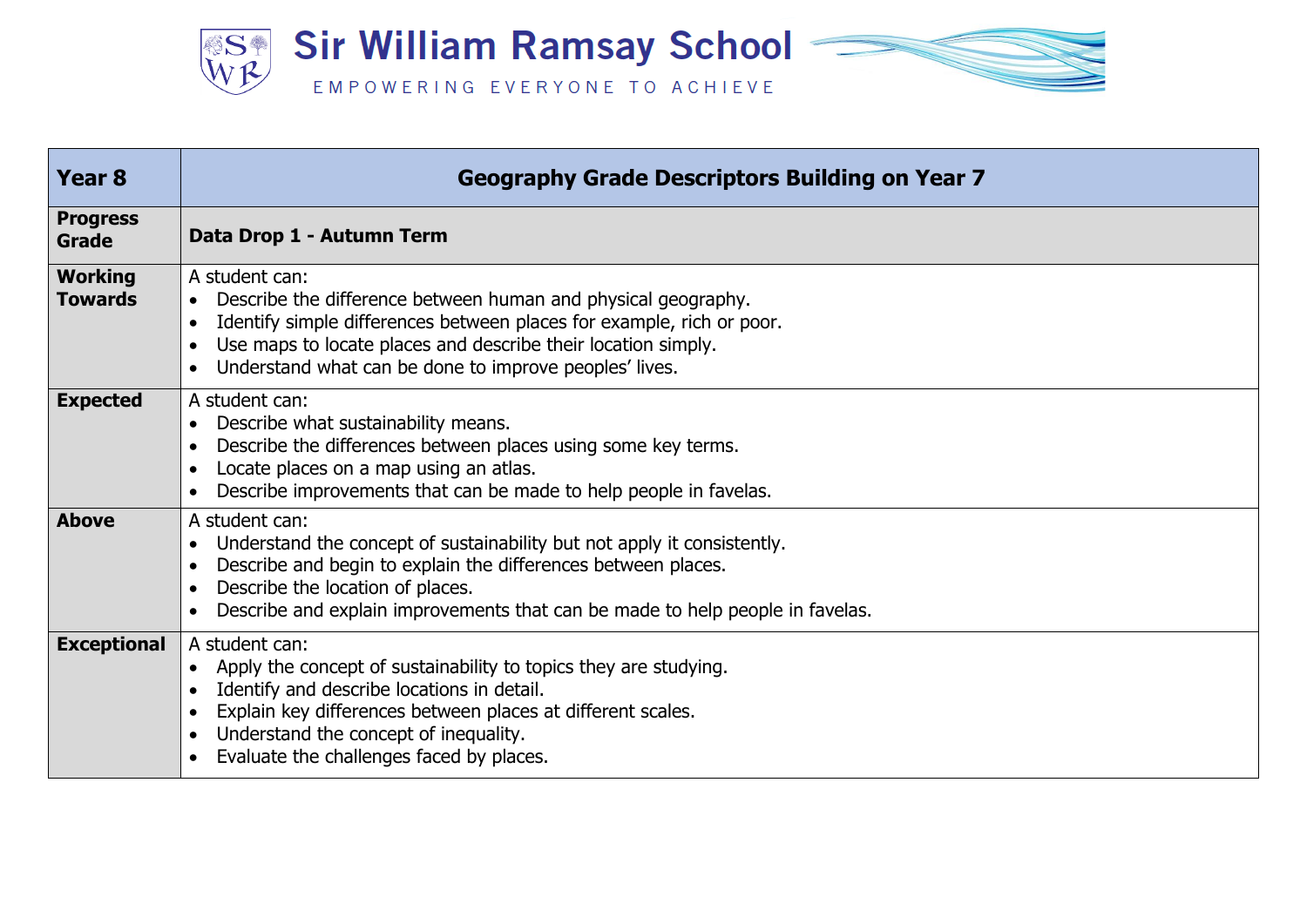

| <b>Year 8</b>                    | <b>Geography Grade Descriptors Building on Year 7</b>                                                                                                                                                                                                                                                      |
|----------------------------------|------------------------------------------------------------------------------------------------------------------------------------------------------------------------------------------------------------------------------------------------------------------------------------------------------------|
| <b>Progress</b><br><b>Grade</b>  | Data Drop 2 - Spring Term                                                                                                                                                                                                                                                                                  |
| <b>Working</b><br><b>Towards</b> | A student can:<br>Use an atlas to locate human and physical features on a map.<br>$\bullet$<br>Use basic key words such as erosion.<br>Be able to describe the main causes and effects of erosion at the coast.<br>Understand how to protect places from erosion.<br>Identify what makes places different. |
| <b>Expected</b>                  | A student can:<br>Understand and apply key words about erosion.<br>Use satellite photos to identify features.<br>Describe the location of biomes.<br>Describe features that makes places unique.<br>Describe how coastal protection works.                                                                 |
| <b>Above</b>                     | A student can:<br>Use satellite photos to describe places.<br>Understand and apply key terms accurately.<br>Identify misconceptions about places.<br>Use data to help identify differences between places.<br>Evaluate coastal defences.                                                                   |
| <b>Exceptional</b>               | A student can:<br>Use satellite photos to spot differences between places and identify features.<br>Use key terms accurately.<br>Identify and explain misconceptions that exist about places.<br>Use data to explain differences and similarities.<br>Evaluate critically.                                 |